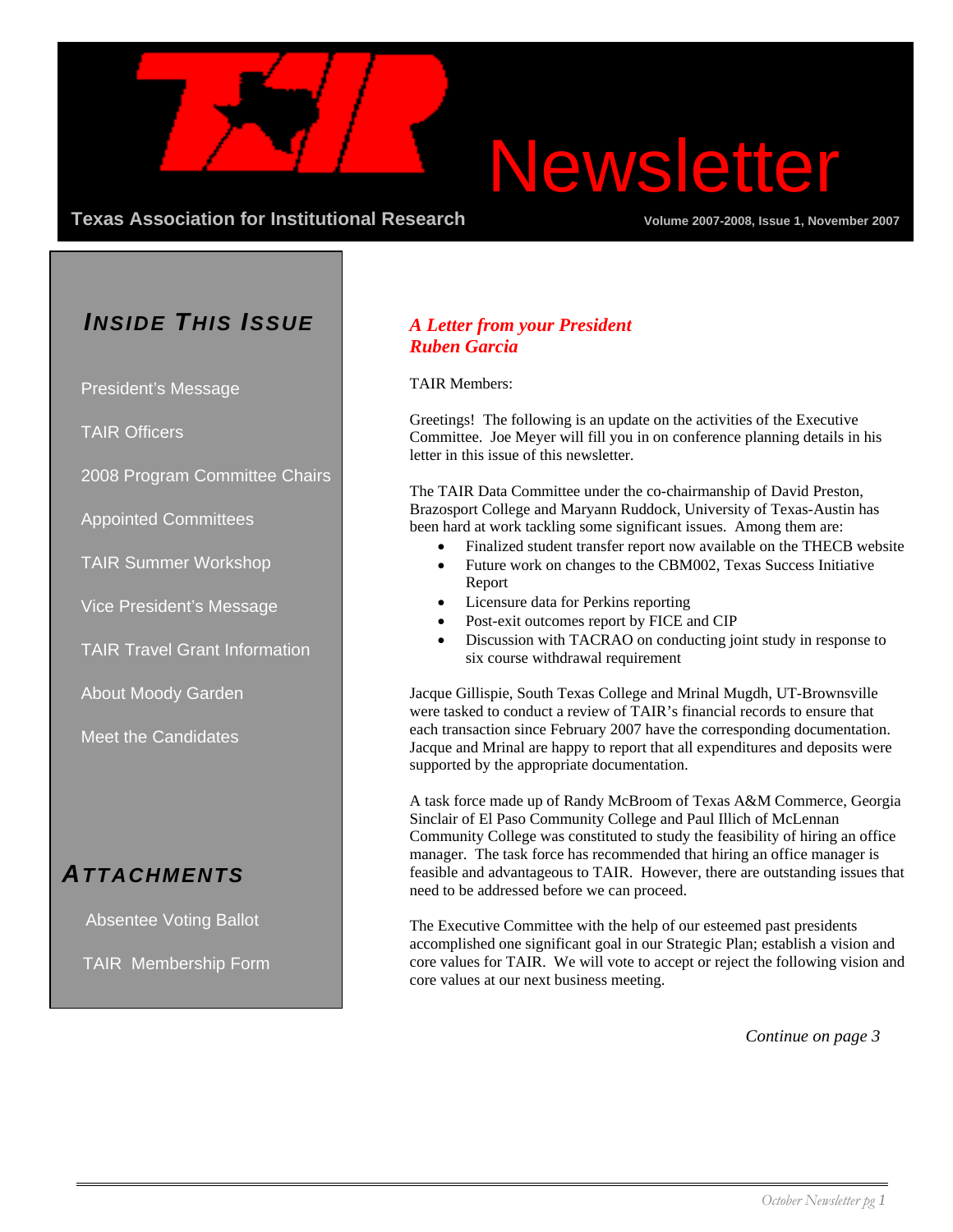## **TAIR Officers and Editor**

**President Ruben Garcia** Texas Workforce Commission Austin, Texas (512) 491-4965 ruben.garcia@cdr.state.tx.us

**Vice President Joseph M. Meyer** Texas State University – San Marcos San Marcos, Texas (512) 245-2386 joe.meyer@txstate.edu

**Secretary Darline Morris-Baldwin** Texas State Technical College-Waco Waco, Texas (254) 867-3063 darline.morris@tstc.edu

**Treasurer** 

**Cathy Vale**  UT-Pan American Edinburg, Texas (956) 316-7175 cvale@utpa.edu

**Members-at-Large Brian Cordeau - Technology**  UT – San Antonio San Antonio, Texas (210) 458-4705 Brian.Cordeau@utsa.edu

**Teresa Isbell – Professional Dev.**  North Lake College Irving, Texas (972) 273-3392 tisbell@dcccd.edu

**Immediate Past President Gerry Dizinno**  UT – San Antonio San Antonio, Texas (210) 458-4706 gerry.dizinno@utsa.edu

#### **Newsletter Editor**

**Carol LaRue**  Southwest Texas Junior College Uvalde, Texas (830) 591-7324 clarue@swtjc.cc.tx.us

## **TAIR 2008 Program Committee Chairs**

| Program Chair Joseph M. Meyer, TX State Univ-San Marcos           |
|-------------------------------------------------------------------|
| Concurrent Sessions Vicki West, Texas Tech University             |
|                                                                   |
|                                                                   |
| General Sessions Soon Merz, Austin Community College              |
| Local Arrangements Marilyn Greer, U.T.M.D. Anderson               |
| <i>Newsletter Editor</i> Carol LaRue, Southwest Texas Jr. College |
| Program Brochure  Susan Thompson, TX State Univ-San Marcos        |
|                                                                   |
|                                                                   |
| Roundtables Mary Barton, University of North Texas                |
|                                                                   |
|                                                                   |
| TAIR Listserv David Preston, Brazosport College                   |
|                                                                   |

## **Appointed Committees**

**Professional Development Committee:** 

Teresa Isbell - North Lake College, Chair

## **Audit Committee:**

Mrinal Mugdh - University of Texas Brownsville, Jacque Gillispie - South Texas College

## **Awards Committee:**

Gerry Dizinno, Chair**-**University of Texas - San Antonio, Chair

## **Data Committee:**

David Preston, Co-Chair - Brazosport College, Maryann Ruddock, Co-Chair, UT-Austin *Public 4 Year Members:* Cindy Dutschke - Texas A & M Allen Clark – UNT, Larry Redlinger - UT-Dallas *Public 2 Year Members:* Karen Lajiani, El Centro College, Velda Villareal, Alamo Community College District, Tom Martin, Collin County Community College District, Darline Morris, TSTC, Waco *Private 4 Year Members*: John Kalb - Southern Methodist, Leona Urbish - Rice Kathleen Morley - Baylor

## **Nominating Committee:**

Gerry Dizinno, Chair - UT-San Antonio, Brenda Cole, South Texas College, Rose Austin, Kingwood College Susan Griffith, UT-Pan American, Danica Frampton, St. Edward's University James Dilling, Legislative Budget Board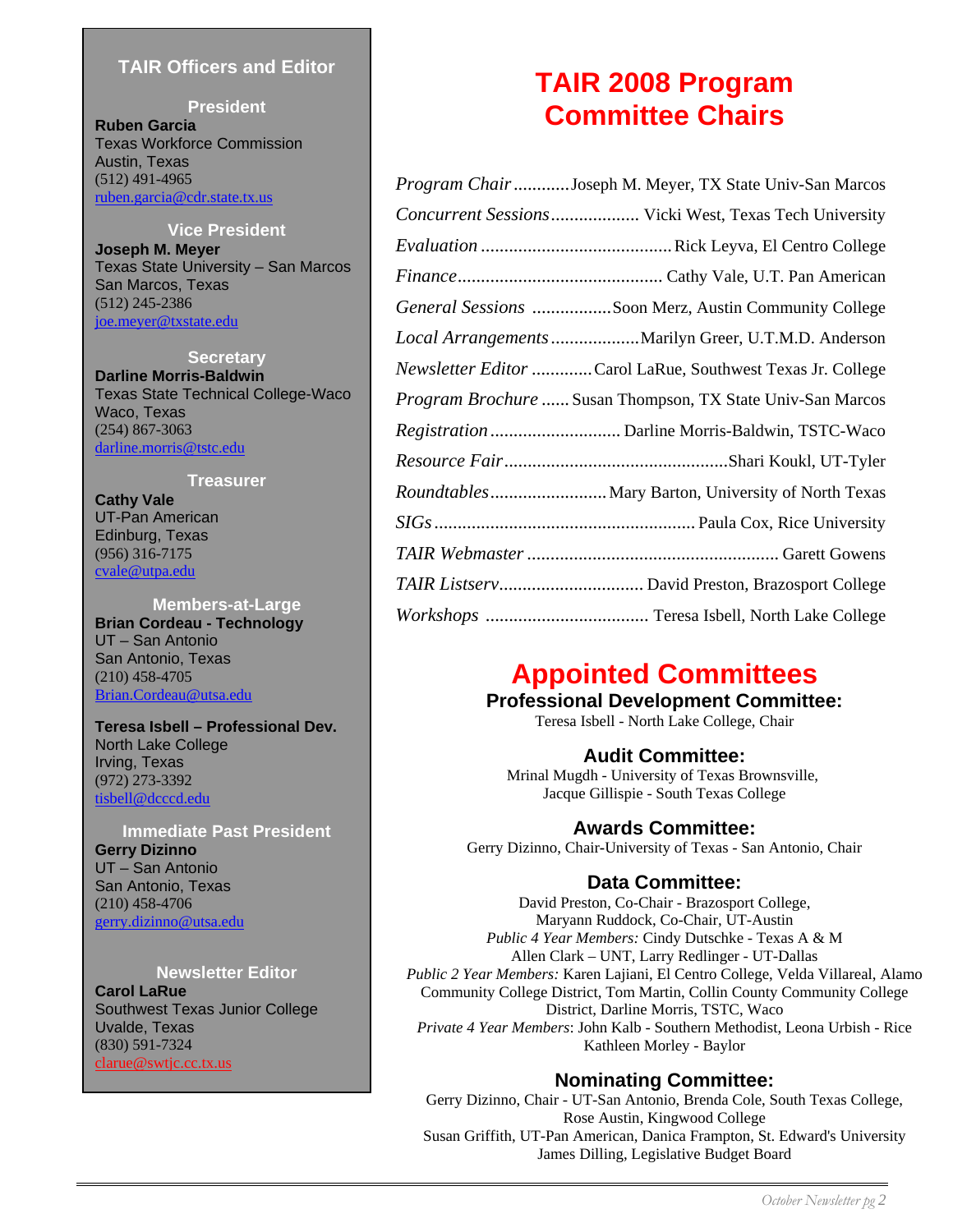## *Continued A Letter from your President*



## *Ruben Garcia*

**VISION:** TAIR will be on the leading edge of advancing knowledge, theories, methods and standards of institutional research, planning, evaluation, policy analysis, and institutional effectiveness, to address educational issues facing postsecondary institutions in Texas.

## **CORE VALUES:**

## **Committed**

To creating an environment that fosters professional growth and cooperation with a community of institutional research practices. To integrity and professionalism.

## **Dedicated**

To maintaining a spirit of openness, innovation, and collegiality in all endeavors.

To respecting the ideas, beliefs, opinions, backgrounds and experiences of all members.

## **Responsible**

For applying rigorous methods and appropriate tools to the analysis of data to support informed decision making within an open market of ideas.

 committee chairs also are reviewing the resource guide to ensure that they accurately reflect the duties and responsibilities of each position. Any change<br>to the by-laws will be presented, discussed and voted on at our next business Lastly, the EC reviewed the by-laws to determine if there are any updates needed to address changes in the way TAIR conducts business. Program accurately reflect the duties and responsibilities of each position. Any changes meeting.

I wish you all well and look forward to seeing you at our next annual conference in Galveston Island. The 2008 conference will be special since we are celebrating our  $30<sup>th</sup>$  anniversary!

> *Be sure to bring the Texas Hotel Occupancy Tax Exemption Certificate with you to the Conference – a copy is on the TAIR website.*  **http://www.texas-air.org**



# **Netting Knowledge in the Gulf of Information**

The TAIR 2008 Conference February 4 – 7, 2008 Galveston Island



 *Conference registration must be done on-line at www.texas-air.org*

**Hotel reservation can be made by calling the Moody Gardens Hotel reservations desk at 1-888-388-8484.** 

## Remember

 *TAIR Program Brochures will not be mailed this year. Electronic copies are available on the website. Printed copies will be distributed at the conference* 



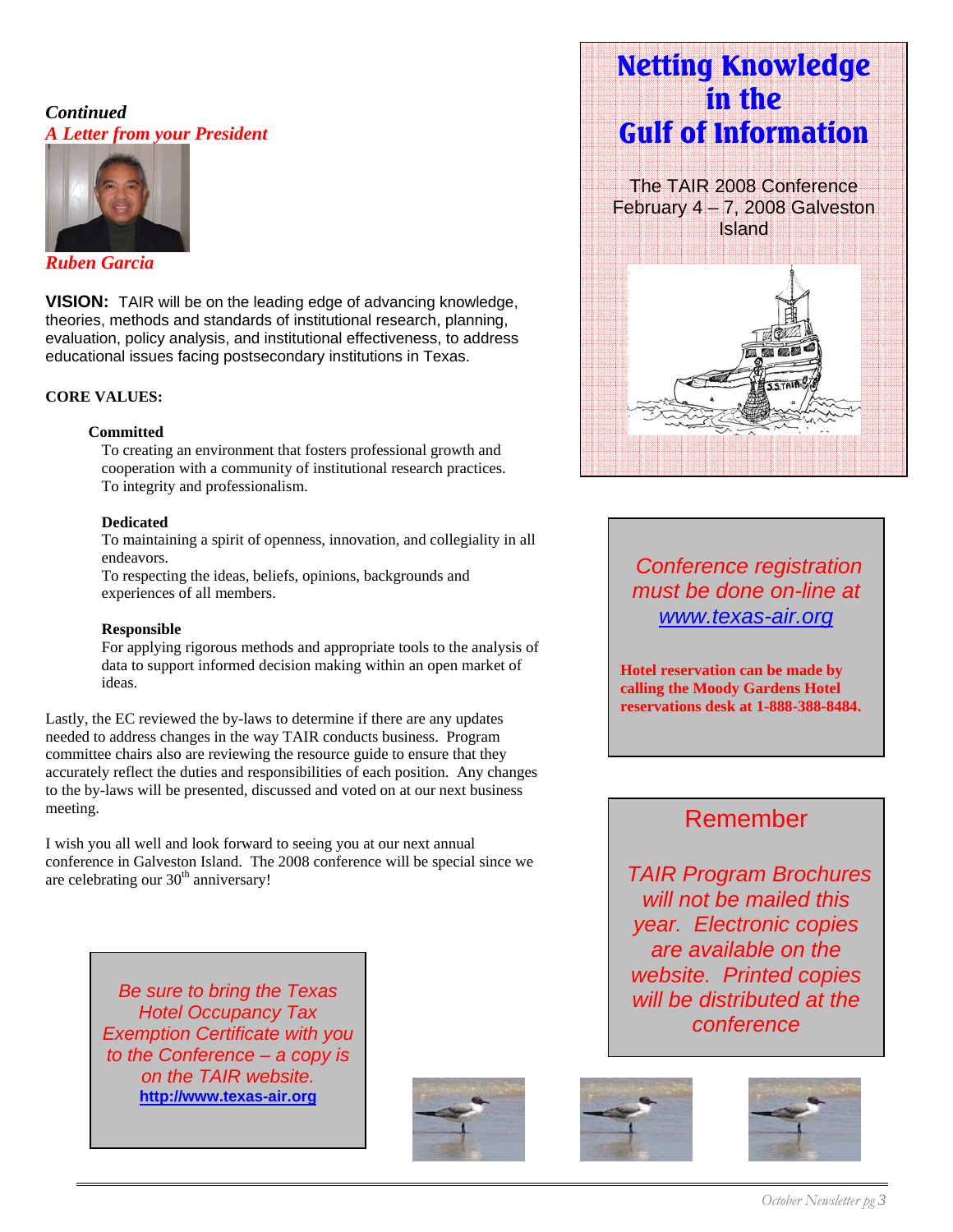## TAIR Colleagues:

The time has arrived to think of Fat Tuesday and Mardi Gras beads! As you know, the 2008 TAIR Conference will be held February 5-7 in Galveston with pre-conference workshops beginning on February 4th for those who want to take in a little extra professional development. Now is the time to choose from 42 Concurrent Sessions, more than 15 Roundtables, 11 Special Interest Groups, and 10 Pre-Conference Workshops. Now is the time to make reservations for the Fat Tuesday Parade that will be the start of our Special Event, followed by a delicious dinner of fish or chicken and delicious desserts at the Fisherman's Wharf restaurant on the bay. And, now is the time to perk up your ears for our exciting slate of General Session speakers:

- Dr. Belle Wheelan, President of the Southern Association of College and Schools
- Dr. William Smith, Executive Director of the American Statistical Association (retired)
- Dr. David Shulenburger, Vice President of Academic Affairs at the NASULGC

On the recommendation of the TAIR Executive Committee and TAIR Program Committee, registration for the 2008 TAIR Conference in Galveston will be entirely electronic and via the web this year. Our national organization, the Association for Institutional Research (AIR) is hosting the on-line registration site for us. You will not be receiving a paper registration form and must visit the TAIR website at http://www.texas-air.org/conference/2008/index\_new.php to register for the conference. There you will also find a link to information about reserving a room at the Moody Gardens Hotel as well as a preliminary version of the TAIR Program Brochure pages that contain the Workshop, General Session, Concurrent Session, Roundtable, and Special Interest Group descriptions and meeting times. A final version of the TAIR Program Brochure will be published on-line in the next few weeks, but you will not receive a paper copy of the TAIR Program Brochure until you arrive at the Moody Gardens Hotel and Conference Center in Galveston, Texas.

So pick your workshops and think about sessions you want to attend in Galveston. And, reserve your hotel rooms early by calling the Moody Gardens Hotel reservations desk at 1-888-388-8484 so that you get the best views! Bring your family or friends along so they can enjoy the many attractions in Galveston as described under the "Things to Do in Galveston" link on the TAIR registration web page. Finally, remember the Moody Gardens Hotel will sell you a discounted pass for attractions at neighboring Moody Gardens, which is within a short walk of the hotel. There you will find the IMAX Theater, Aquarium Pyramid, Rainforest Pyramid, Discovery Museum, and the Colonel Paddlewheel Day Cruise. The Moody Gardens Hotel has graciously extended the state-contract hotel rate to three days before and after our conference dates (i.e., February 1-10) in case you want to stay extra days at the hotel and have a little more fun. See you in Galveston!



Best Regards,

Joseph M. Meyer TAIR 2008 Program Chair

## Best Presentation Award at TAIR 2008

 Each year TAIR awards a "Best Presentation" award following the annual conference. The selected presentation is accepted for presentation at the subsequent AIR Conference and the presenter(s) are reimbursed for the basic AIR registration cost. I would like to encourage all presenters at the TAIR conference in Galveston this year to make sure that you submit your presentation for consideration for the Best Presentation Award. In order to do that, we will need an electronic copy of your presentation to me (gerry.dizinno@utsa.edu) no later than one week following the conference. As Past-President, I will be organizing this year's Awards Committee for judging the Best Presentation competition. Papers are judged based on a rubric that looks at content as well as presentation format. If you have any questions, please contact me at your convenience.

Gerry Dizinno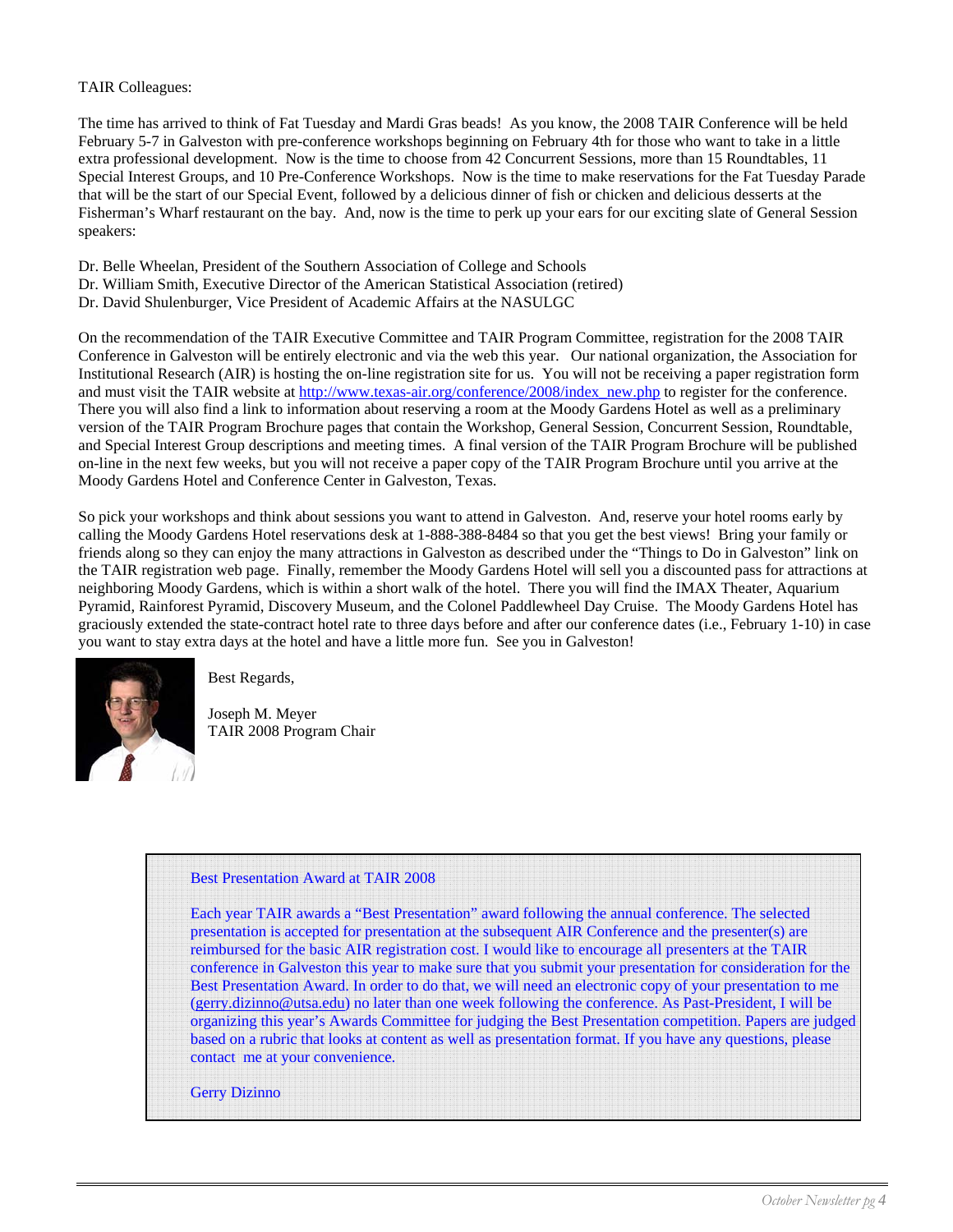## **TAIR Summer Workshop**

TAIR held its annual Summer Institute Workshops this year on the University of North Texas Denton campus on June 21<sup>st</sup>. This year's Summer Institute focused on "Student Learning Outcomes Assessment: A Primer for IR Offices." Forty-three researchers and faculty participated. Dr. Allen Clark and the UNT Research Office staff hosted the Summer Institute.

Dr. Sharon Pate, formerly of Central Texas College, was the morning speaker. She walked the group through writing measurable learning outcomes at the course and program level.

The afternoon speaker was Dr. Ron Carriveau, Assessment and Measurement Specialist for UNT. Dr. Carriveau covered the development and validation of outcome based assessments, including the measurement of higher level cognitive skills. In addition to Dr. Carriveau, two UNT faculty members also presented how they were using assessment results in the courses. Dr. Robert Insley presented "Assessment Development and Results Applied to a Business Communication Course Redesign," and Dr. Tracy Gau focused on "Assessment Applied to a World Literature Course."

Dr. Allen Clark, UNT Institutional Research Office, rounded out the day by showing how IR is supporting assessment activities at UNT. His presentation, "Using Data for Making Instructional Decisions" explained how course demographic information is used to build context for the completion of student learning outcomes goals.

The workshop participants left at the end of the day with a notebook filled with the presenters' handouts and presentations as well as examples and ideas of how to support assessment activities at their various institutions.



## About Moody Garden

#### **HOW WE BEGAN**

Moody Gardens® began in the mid '80s with only a horse barn and riding arena. The purpose was to begin a hippotherapy riding program for people with head injuries. Today Moody Gardens® is one of the premier educational/recreational facilities in the Southwest. It also provides horticultural therapy, education and employment for persons with a wide range of physical and emotional disabilities

#### **HOW WE GREW**

Since its inception in 1983 and adoption of an eight phase master plan in 1985, Moody Gardens® has illustrated through its various attractions numerous innovative and creative programs - resulting in a visitation count of approximately 2 million visitors annually.

**1986 – Hope Therapy:** Site secured by The Moody Foundation to establish a hippotherapy program. Later expanded to include animal and horticultural therapy, education and employment for persons with physical and emotional disabilities.

**1986 – Convention Center:** Originally opened as Hope Arena. It later expanded from 35,000 to 60,000 square feet to accommodate trade shows, conventions and events. It is now known as the Moody Gardens® Convention Center.

**1988 – Palm Beach:** Tons of white Florida sand was barged in across the Gulf of Mexico to create this exotic family beach.

**1988 – The Learning Place:** Originally opened as Seaside Safari. Now the home of our educational programs.

**1990 – Production Area:** Includes two greenhouses used to propagate most of the plants seen on our grounds and for our Medicinal Plant Program. Our Water Treatment Plant takes effluent from Galveston's water treatment facility and treats and polishes it for use on all exterior landscaping.

**1993 – Rainforest Pyramid® and IMAX® 3D Theater Complex:** More than 1,700 exotic plant and animal species from the rainforests of Asia, the tropical Americas and Africa are featured in the Rainforest. The Visitor Center houses the Garden Restaurant and Dancing Waters light and fountain show. America's first IMAX s® 3D Theater showcases films by some of the world's top filmmakers.

**1997 – Discovery Pyramid:** Moody Gardens®' second grand pyramid. Debuted with NASA - inspired exhibits, and now features traveling and other science exhibits. Also home to the Ridefilm Theater, offering a thrilling motion simulation experience.

**1999 – Moody Gardens® Hotel and Spa:** Nestled among acres of tropical gardens and magnificent pyramids, sits the luxurious Moody Gardens® Hotel, an architectural masterpiece, with 428 beautifully decorated rooms, over 22,000 square feet of flexible meeting space, dining, and a full service salon and spa.

**1999 – Aquarium at Moody Gardens®:** The 1.5 million-gallon Aquarium Pyramid® is a splashy tribute to the North Pacific, Caribbean, Tropical Pacific and South Atlantic Oceans, opened in the summer of 1999. As one of the largest aquariums in the world, the facility features close-up views of penguins, sharks, seals, seahorses, moray eels and much more.

**2004 - Hotel and Convention Center Expansion:** This expansion project provided an additional 125-room wing to the hotel and expanded the Exhibit Hall to 60,000 square feet. This flexible meeting space is available for events ranging from trade shows and concerts to large gala dinners.

**2005 – 4D Special FX Theater®:** The 4D Theater features 3D images and extra special effects such as leg ticklers, seat buzzers, scent, mist, snow and more to enable you to see, feel, hear and smell the action!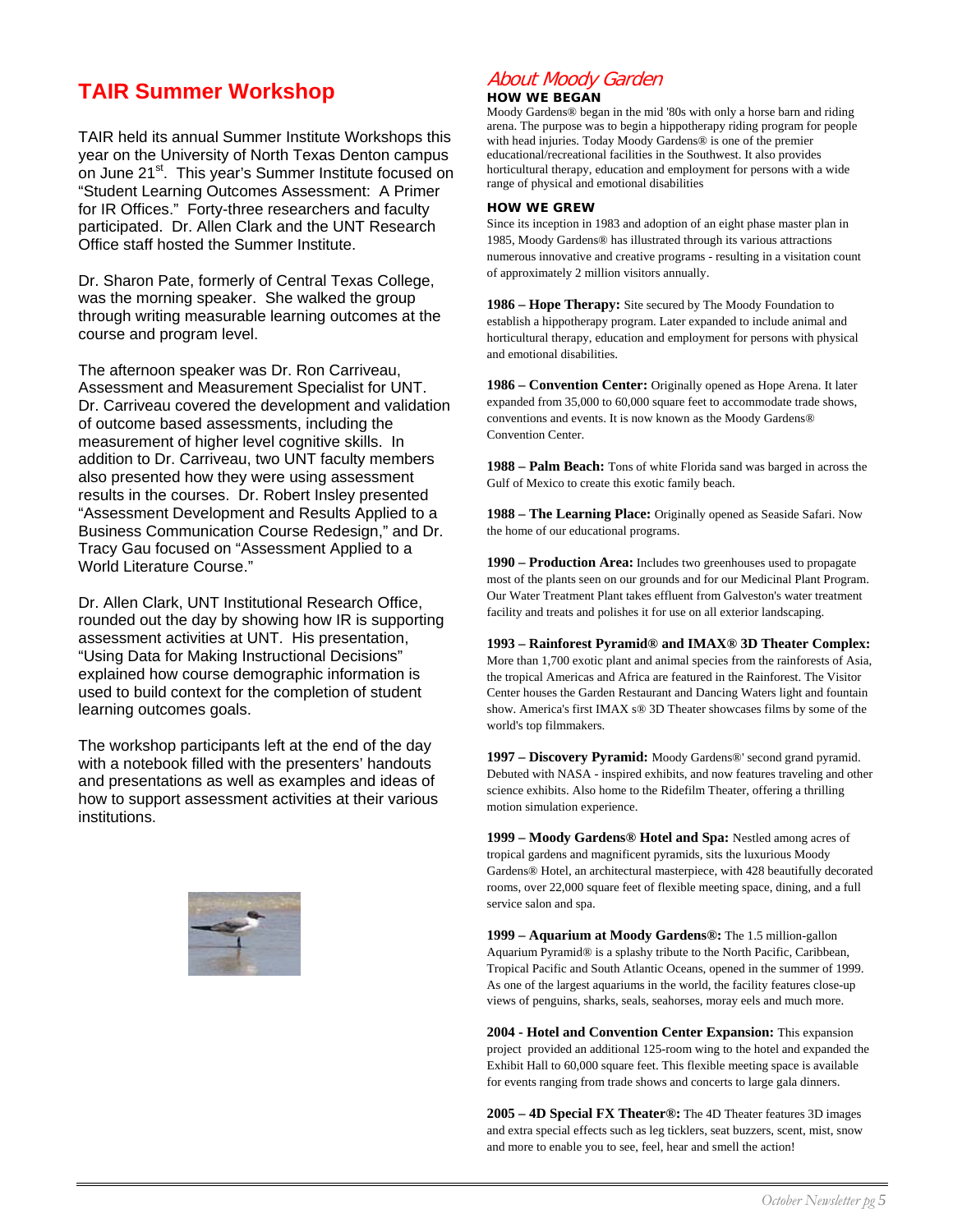# **Travel Grants**

TAIR wants to be sure that funding is not the reason that you or your staff will miss TAIR 2008 and will be awarding eight travel grants at \$250 each to help cover expenses. Travel grants are available to both active members and those becoming new members in 2008.

The form is available on the TAIR website **http://texas-air.org** Please read the rules and submit your grant application *by December 15, 2007***.**

# **Hotel Reservation Process Notes about room costs** 1) TAIR members will be eligible for the state-contract hotel rate for the entire time period between 2/1/2008 and 20/2008 if they want to stay extra nights. 2) TAIR members from private, non-profit institutions are eligible for the state-contract hotel rate ONLY if they show their official college or university ID card at the time of check-in. Reserve your hotel rooms early by calling the Moody Gardens Hotel reservations desk at 1-888-388-8484 so that you get the best views! Tell them you are with TAIR to get the State Rate which will be in effect from February 1st – February 10th so you can have time to enjoy the area attractions with family and friends.



# **Special Event**  Fat Tuesday Parade and Dinner sponsored by SAS

The TAIR Special Event this year will begin with the Fat Tuesday Parade along the "The Strand" in Galveston. Buses will transport TAIR members from the Moody Garden's Hotel to the parade route where a festive, though tamer, version of the famous Fat Tuesday Parade of the Mardi Gras celebration of New Orleans will take place Tuesday evening. Beads will be provided to all TAIR members who attend, but bring your own mask if you want to truly get into the lively spirit of the evening. After the colorful parade, TAIR members will stroll about a block to the Fisherman's Wharf restaurant for a banquet of fish and chicken entrees with delicious side dishes and desserts. Buses will pick up TAIR members at the restaurant and return them to the Moody Garden's Hotel after dinner. For just \$35.00, it will be a great night on the town in Galveston.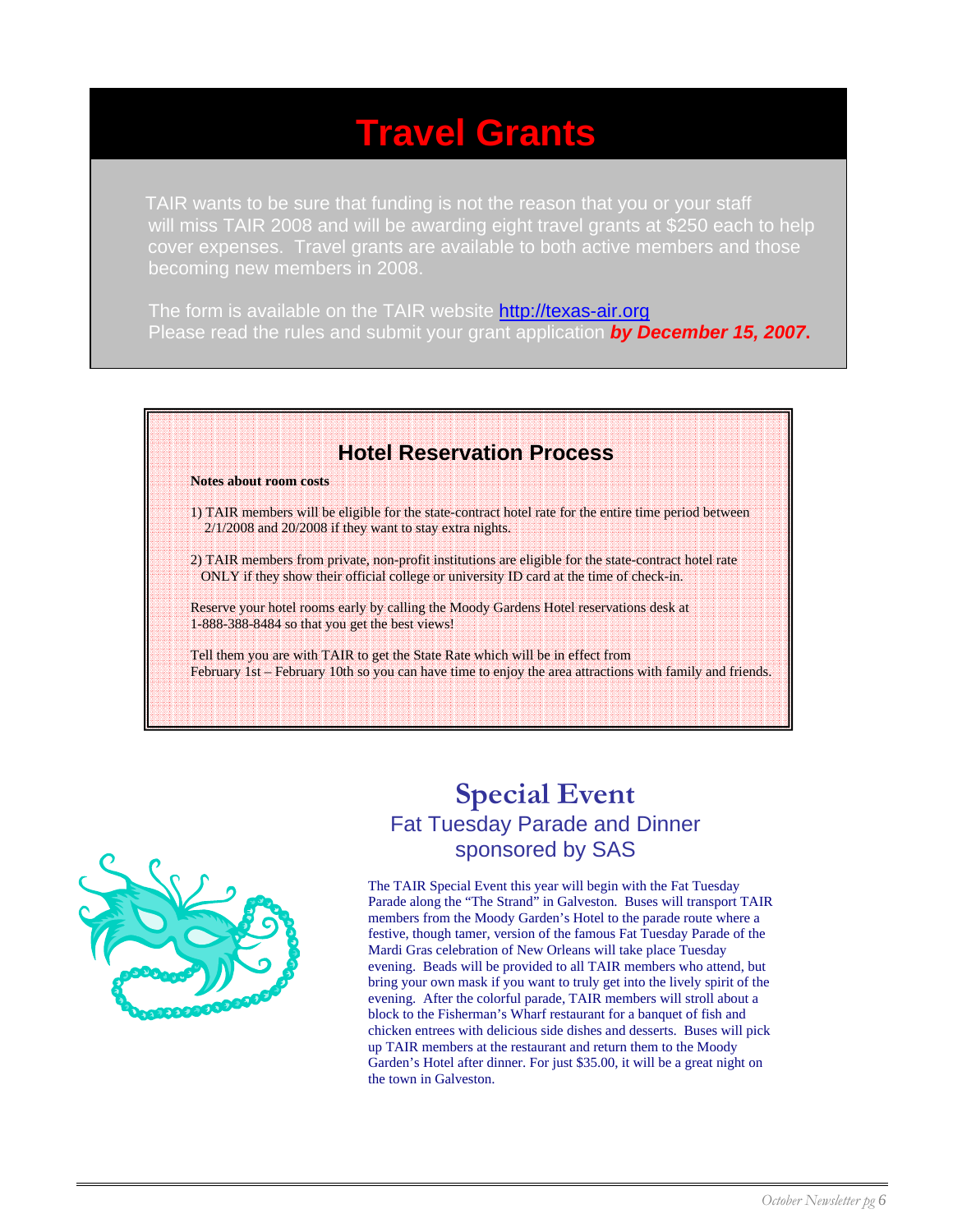Voting will take place at the 2008 TAIR Conference at Galveston Island. Be sure to cast your ballot. Absentee voting can be done electronically and can be found at: http://www.texas-air.org

# **Candidates for Vice President/President Elect**



## **Dr. Allen Clark, University of North Texas**

Dr. Allen Clark has spent the last ten years in institutional research, and currently serves as the Director of Institutional Research at the University of North Texas. Allen has been an active member of Texas Association for Institutional Research 1999. He has served as the Resource Fair coordinator for TAIR 2005 & 2006. He served on the Nominating Committee for TAIR 2006, and is serving as Round-Table coordinator for TAIR 2007. Allen has served on the TAIR Professional Development Committee for the past 4 years. This past summer, he hosted the TAIR Summer Workshop Series at the University of North Texas. Allen plans to work with new TAIR members to encourage them to become active in TAIR conference participation and planning.



## **Pam Haws, University of Texas – Arlington**.

 Pam joined the newly created institutional research office at The University of Texas at Arlington in 1994 as associate director and now holds the title of Associate Vice President of Academic Affairs and Director of Institutional Research, Planning and Effectiveness. She earned a BS in Psychology from Dallas Baptist University (1976), a PhD in Experimental Psychology from UTA (1983) and an MS in Counseling and Development from Texas Woman's University (1999). Pam serves on the SIS Steering Committee and the Strategic Planning Committee. In addition, she is the University's accreditation liaison to The Southern Association of Schools and Colleges (SACS). She has been a member of the Texas Association for Institutional Research since 1994.

## *Nominees for Secretary*



#### **Rose Austin, Ed.D. ,Kingwood College.**

Rose Austin is Dean for Institutional Effectiveness at Kingwood College where she has served in this position for 12 years. She has been a member of TAIR, SAIR, and AIR since assuming this position. She has served on TAIR planning committees including the program, conference brochure, strategic planning, and nominating. . She has served as a conference presenter and facilitator. Her print version Fact Book has won first place several times. As Kingwood College's planning officer, Rose views both the overview and the details. If elected TAIR secretary, she will ensure timely, accurate, and comprehensive minutes and reports that reflect the business of the organization.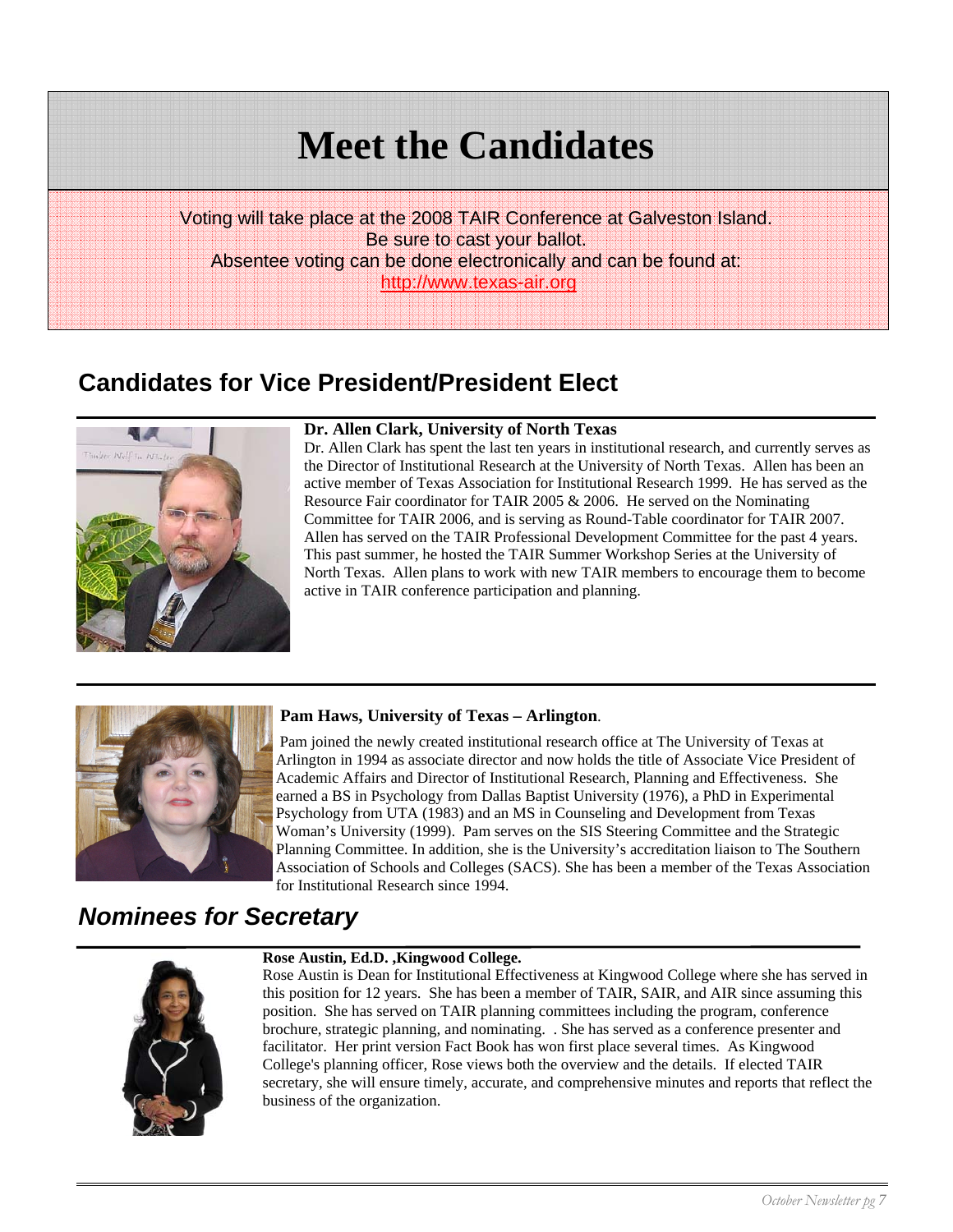# *Nominees for Secretary -Continued*



**Trish Norman, The University of Texas System – Austin.** Trish is a Research and Policy Analyst for the Office of Institutional Studies and Policy Analysis at the University of Texas System. She has a B.A. degree in History from George Mason University and over 15 years experience in higher education research. Prior to working at UT System, Trish worked in the UT Austin Student Affairs Research Office where she developed a student tracking system and was involved with several research studies, including a longitudinal study of grading patterns in gatekeeping courses. At UT System, Trish coordinates the production of the *Statistical Handbook* and contributes to the system-wide *Accountability and Performance Report* and other policy analyses. Trish joined TAIR in 2005 and gave a presentation at last year's TAIR

conference on the Texas Educational Pipeline. She is currently working on an analysis of financial aid and enrollment patterns that lead to 'timely' graduation. Trish enjoys networking with other Institutional Research professionals and collaborating on studies that promote student success.

# *Members at Large, Professional Development*



## **Susan Thompson, Texas State University – San Marcos**

Susan is a research analyst in the Institutional Research Office at Texas State University-San Marcos. She worked in IR at Texas State previously for four years (1993 to 1997) and rejoined the IR office in 2005 after spending eight years focusing on student affairs research. Susan has been an active member of TAIR (1993 to1997 and 2005 to present) and AIR (2001 to present), making many presentations and serving in volunteer roles, and she believes strongly that professional development opportunities enrich and inform our institutional research work. Susan earned an M.A.I.S. with a major in Applied Sociology and a B.A. in Anthropology from Texas State.



## **Paul Illich, McLennan Community College – Waco**

I received my Ph.D. in experimental psychology from Texas A&M University in 1993 have been involved a wide ranch of applied research projects since that time. For the last 10 years I have worked in the areas of institutional research and planning at McLennan Community College in Waco. During this time I have been an active member of TAIR and have conducted several SPSS workshops and roundtable sessions at the annual conferences. Most recently I conducted TAIR workshops on the publication process and program review. At the upcoming TAIR conference I will be conducting a presentation on promoting the use of information by taking calculated risks with institutional research data. I believe TAIR provides an excellent opportunity for IR professionals to expand their knowledge and skills and to share their areas of expertise.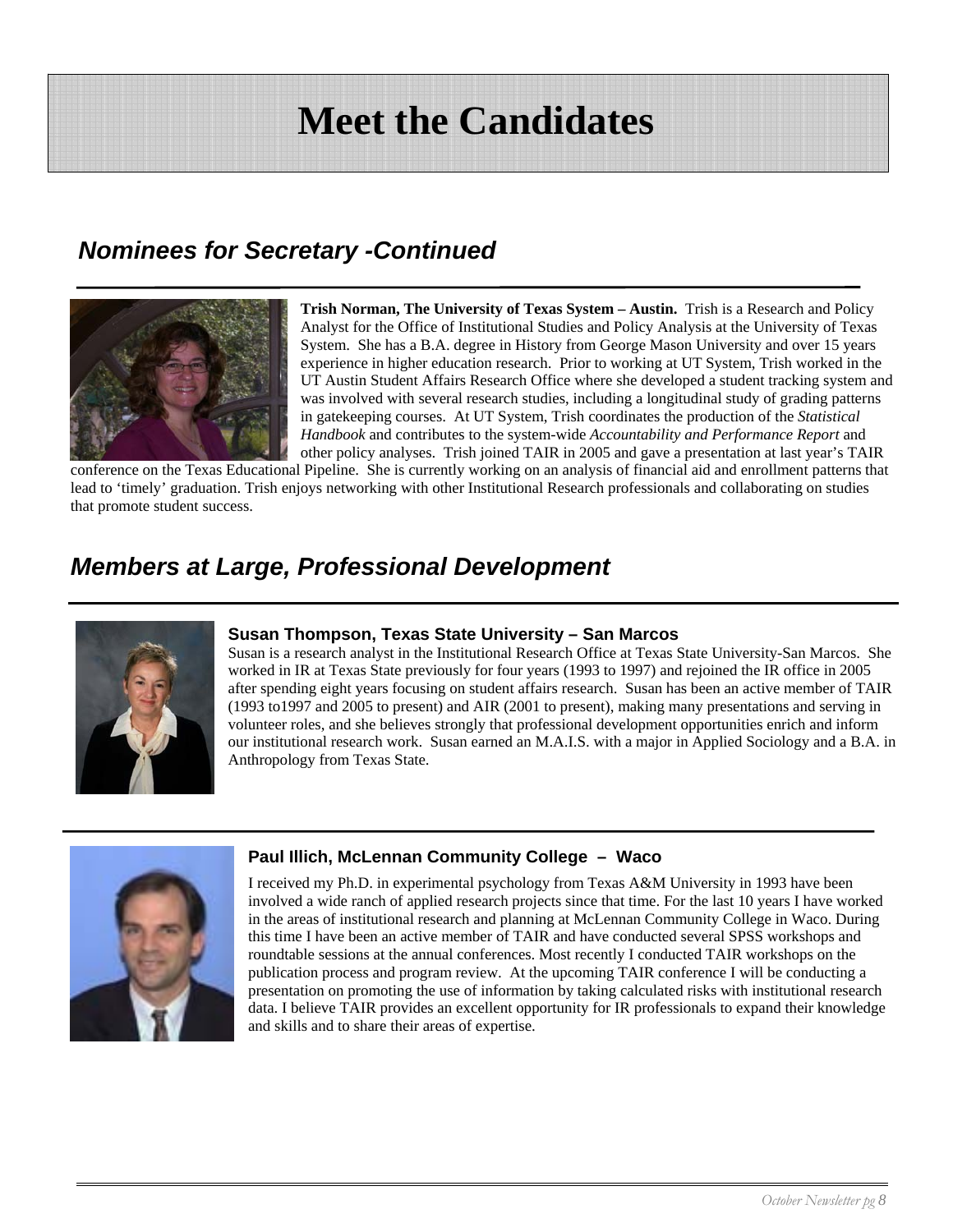# *Nominating Committee (4)*



**Gabriela Borcoman, Texas Higher Education Coordinating Board - Austin.** Gabriela is Senior Program Director for Planning and Accountability at Texas Higher Education Coordinating Board (THECB). Prior to working for THECB she was affiliated with Dallas County Community College District, working in various of its colleges. She is a member of TAIR and AIR. For the last seven years Gabriela has been an active member of TAIR, as a presenter and a moderator. For several years, she has been a member of the Program Committee, being in charge of creating and distributing the Annual TAIR Conference brochure. Gabriela holds a PhD in Higher Education Administration with a cognate in Community College Leadership, MS in Human Development and Childhood Disorders, and a Doctor of Medicine degrees.



**Brenda S. Cole, Ph.D, South Texas College - McAllen.** Brenda is the Director of the Office of Institutional Research and Effectiveness at South Texas College (STC). She has worked in institutional research and effectiveness since 1998, and leads the institution in the integration and improvement of research-based institutional planning and assessment processes. The primary purpose of her work is to improve student success at STC, a level II community college of over 20,000 students, 95% of whom are Hispanic. She earned her Bachelor's Degree from Indiana Wesleyan University in Christian Education, her Master's Degree from Texas A&M Kingsville in Adult Education, and her Doctorate of Philosophy in Educational Human Resource Development from Texas A&M College Station. Dr. Cole has eleven years of work experience as an operations manager in a national wholesale distributing company and she has also taught in elementary, secondary and higher education. Her research focus has been on Hispanic student success in both face to face and distance courses in higher education.



**Cheryl Grefenstette-Moon**, **Texas A&M University of Galveston.** Cheryl is the Executive Director of Enrollment Services for TAMUG and works closely with the Student Relations, Admissions, Records, Registration, Financial Aid and Institutional Reporting departments. She has over 18 years experience in Higher Education and has been responsible in some part for institutional research during those times. Cheryl has been a member of AIR and TAIR and appreciates the excellent networking and mentoring TAIR members enjoy. Cheryl is currently working on her EdD in Higher Education Administration at the University of Houston focusing on Admissions Criteria and has presented similar data during several Access and Equity Conferences.

She holds an MBA specializing in International Business from the University of Dallas and a BA in Political Science with a Business Administration minor from the University of Texas at Arlington.



**Jo Lynn Loyd, Amberton University - Garland.** Jo Lynn is Vice President for Strategic Services at Amberton University in Garland. In her position she is responsible for all strategic planning and control function of the Amberton, serves as the chief research officer for the University and maintains, supports, and develops computer support programs relative to strategic planning functions. She has been employed by Amberton since 1984. Dr. Loyd has been a member of TAIR for almost twenty years. As a member she has served on the program committee, the audit committee, and the committee for nonprofit status for TAIR. In her tenure at Amberton University she has directed three university reaffirmations as well as served on numerous SACS peer committee visits.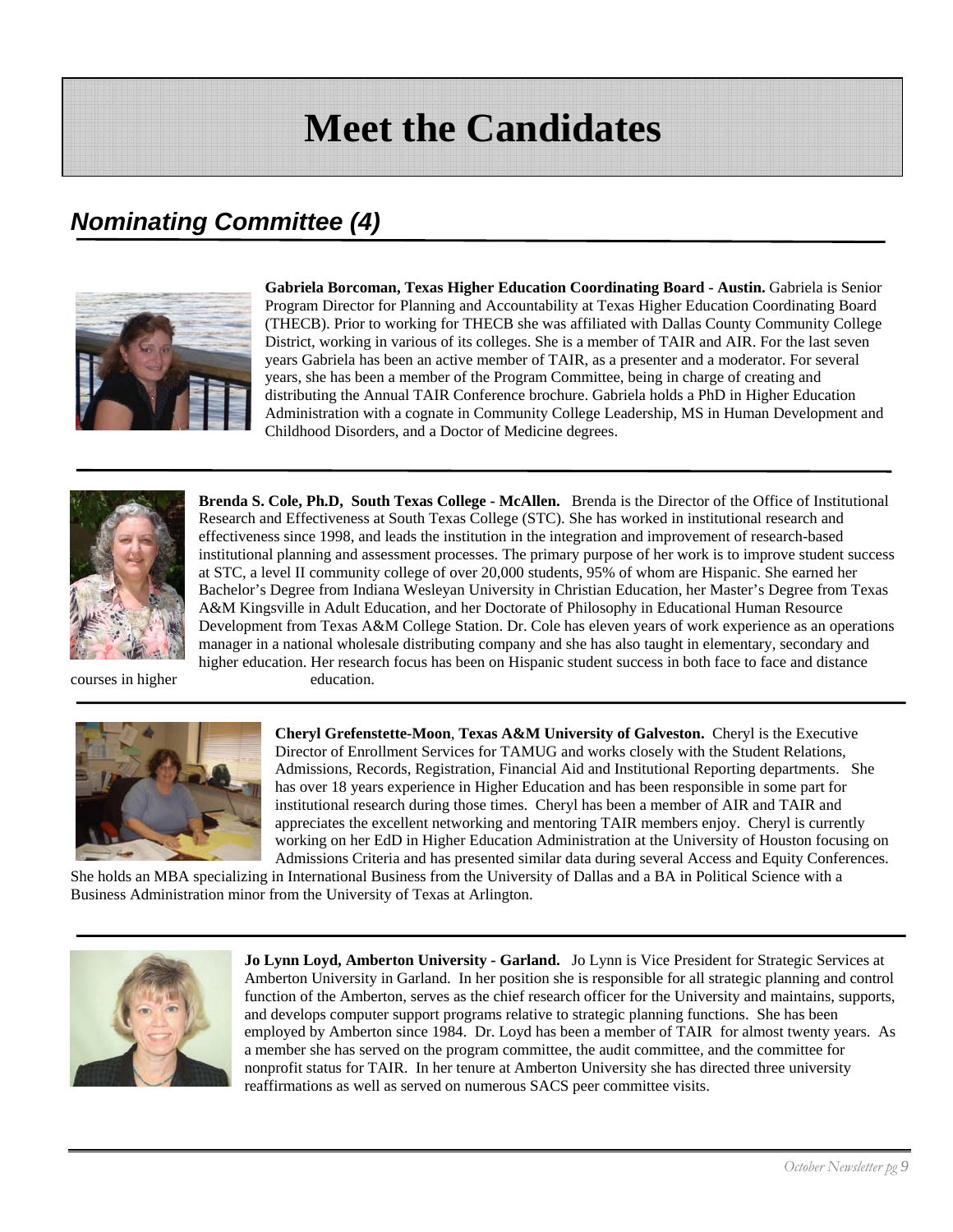# **Nominating Committee (4) continued**



**Mrinal Mugdh, University of Texas - Brownsville.** Mrinal Mugdh is the Director for Institutional Research and Planning at the University of Texas at Brownsville and Texas Southmost College (UTB/TSC). Prior to joining UTB/TSC, Mrinal served as the Director of Institutional Research for State University of New York Empire State College in Saratoga Springs. He also served as an Institutional Planner at the University of Wisconsin System Administration. Mrinal has consulted with many companies and State agencies including The Blue Cross Blue Shield United of Wisconsin, EDS, Innovative Resource Group, and the Wisconsin Department of Health and Family Services. He has presented and published at NEAIR, AIR, and AAHE and

has served on different AIR and TAIR committees. Mrinal received his B.S. (Honors), M.S., and Ph.D. in Anthropology from Delhi University in India, and his MBA from the University of Wisconsin-Whitewater.



### **Lawrence J. Redlinger, Ph.D., University of Texas – Dallas.**

Lawrence J. Redlinger is a Professor at The University of Texas at Dallas and Executive Director for Strategic Planning and Analysis—a position he has held since June 1997. He is responsible for: planning and institutional analysis including the academic, administrative and financial components of the University; identifying and researching trends and circumstances that affect higher education policies; implementing comprehensive institutional planning and research to support the university's strategic plan; and recommending resource allocation based on institutional objectives. Prior to this appointment Dr. Redlinger was Associate Provost. His research interests focus on the often complex and unanticipated relationships between structure, process, behavior and change dynamics. This includes demographic change, complex systems, organizational change and personal change in adult life. Current research is focused on the

factors that influence 4-5-and 6-year graduation rates. Dr. Redlinger currently serves on the TAIR Data Committee. Besides TAIR and AIR, Dr. Redlinger is active in SAIR and RMAIR.



**Bishar Sethna, Lamar State College – Orange.** Bishar Sethna is the Coordinator of Institutional Research at Lamar State College – Orange since 1994. He has been a member of TAIR since 1995 and has served on the 2002 and 2003 TAIR program committee as chair of evaluations and concurrent sessions respectively.



**Fonda Vera, Richland College - Dallas.** Fonda Vera is Dean of Planning and Research for Institutional Effectiveness at Richland College. She holds a Bachelor of Arts degree in History and a Master of Arts degree in Urban Affairs from the University of Texas at Arlington. Fonda has worked with the Dallas County Community College District doing institutional research for twentyseven years and for the past twelve years she has worked at Richland College as Dean of the Office of Planning and Research for Institutional Effectiveness.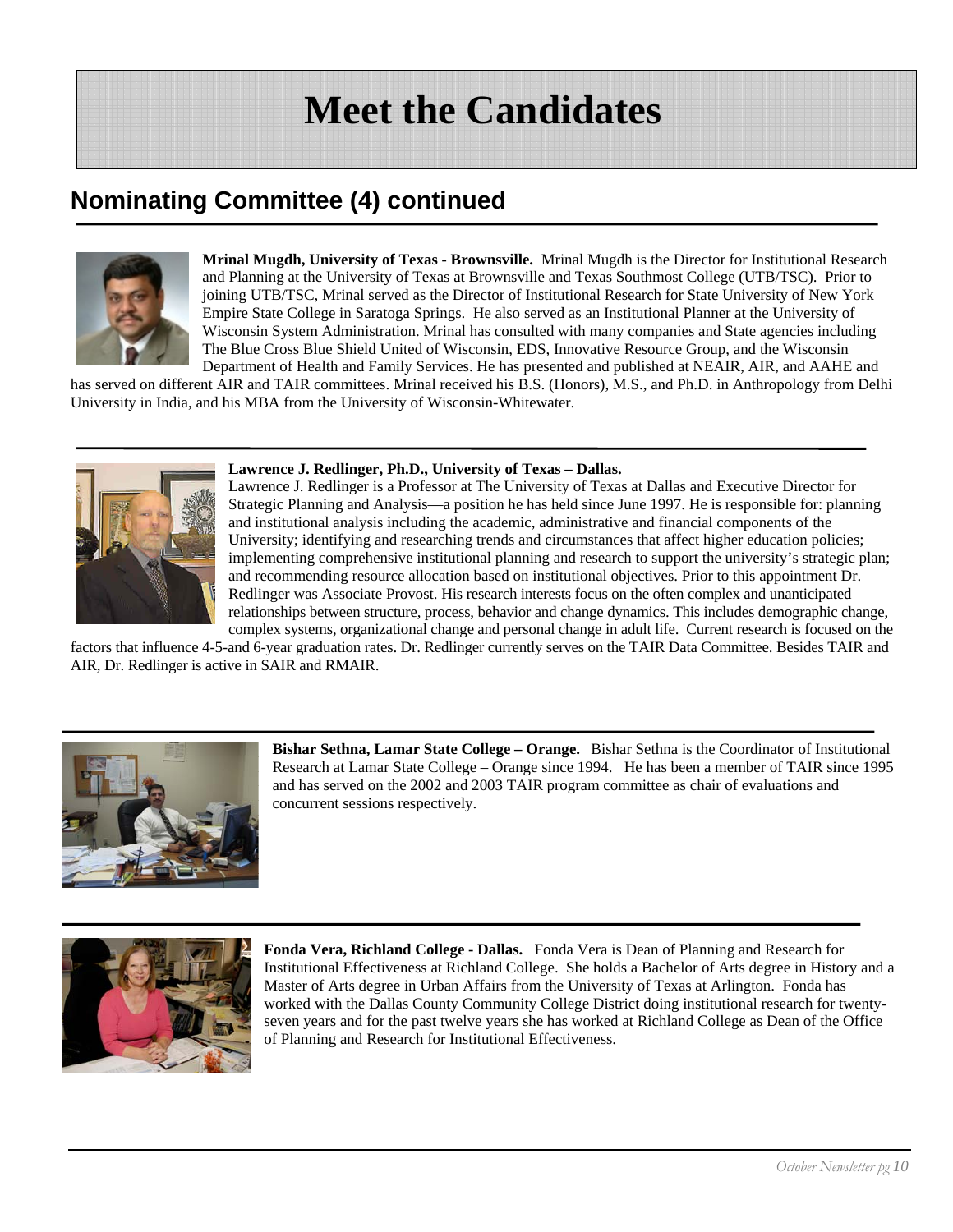

## **Texas Association for Institutional Research TAIR 2008 Absentee Election Ballot**

**Your Name: Your Institution:**

| <b>Candidates for Vice President/President-Elect</b>       |                                            |                                                      | <b>Candidates for Secretary</b>        |  |  |  |  |
|------------------------------------------------------------|--------------------------------------------|------------------------------------------------------|----------------------------------------|--|--|--|--|
| (VOTE FOR ONE)                                             |                                            | (VOTE FOR ONE)                                       |                                        |  |  |  |  |
|                                                            |                                            |                                                      |                                        |  |  |  |  |
| □ Dr. Allen Clark, University of North Texas - Denton      |                                            | □ Rose Austin, Ed.D., Kingwood College -             |                                        |  |  |  |  |
|                                                            |                                            | Kingwood.                                            |                                        |  |  |  |  |
| $\Box$ Pam Haws, University of Texas – Arlington           |                                            | <b>OTrish Norman, The University of Texas System</b> |                                        |  |  |  |  |
|                                                            |                                            | $-$ Austin.                                          |                                        |  |  |  |  |
|                                                            |                                            |                                                      |                                        |  |  |  |  |
| <b>Candidates for Nominating Committee (VOTE FOR FOUR)</b> |                                            |                                                      |                                        |  |  |  |  |
|                                                            |                                            |                                                      |                                        |  |  |  |  |
| <b>O</b> Gabriela Borcoman,                                | □ Jo Lynn Loyd, Amberton University -      |                                                      | □ Bishar Sethna, Lamar State           |  |  |  |  |
| <b>THECB - Austin</b>                                      | Garland                                    |                                                      | College – Orange                       |  |  |  |  |
| <b>ER</b> randa S. Colo, South                             | <b>El Mrinal Muadh</b> Hniversity of Texas |                                                      | <b>FLE</b> onda Veral Pichland College |  |  |  |  |

| THECB - Austin                                                      | Garland                                                  | College – Orange               |
|---------------------------------------------------------------------|----------------------------------------------------------|--------------------------------|
| <b>□</b> Brenda S. Cole, South                                      | □ Mrinal Mugdh, University of Texas -                    | □ Fonda Vera, Richland College |
| Texas College - McAllen                                             | <b>Brownsville</b>                                       | - Dallas                       |
| □ Cheryl Grefenstette-Moon,<br>Texas A&M University of<br>Galveston | □ Lawrence J. Redlinger, University of<br>Texas - Dallas |                                |

## **Candidates for Member-At-Large – Professional Development** *(VOTE FOR ONE)*

 $\square$  Susan Thompson, Texas State University – San Marcos

 $\Box$  Paul Illich, McLennan Community College,  $-$ Waco

Note: Please complete this ballot ONLY if you will NOT be attending the 2008 conference in Galveston, Texas. You must be a registered TAIR member in order to cast a vote. Please email this ballot to Darline Morris-Baldwin, TAIR Secretary at darline.morris@tstc.edu or fax it to her attention at 254-867-3002, or mail it to her at Office of Institutional Effectiveness, Research and Planning, Texas State Technical College - Waco, 3801 Campus Drive, Waco, TX 76705. Please include your name and affiliation in order to verify membership.